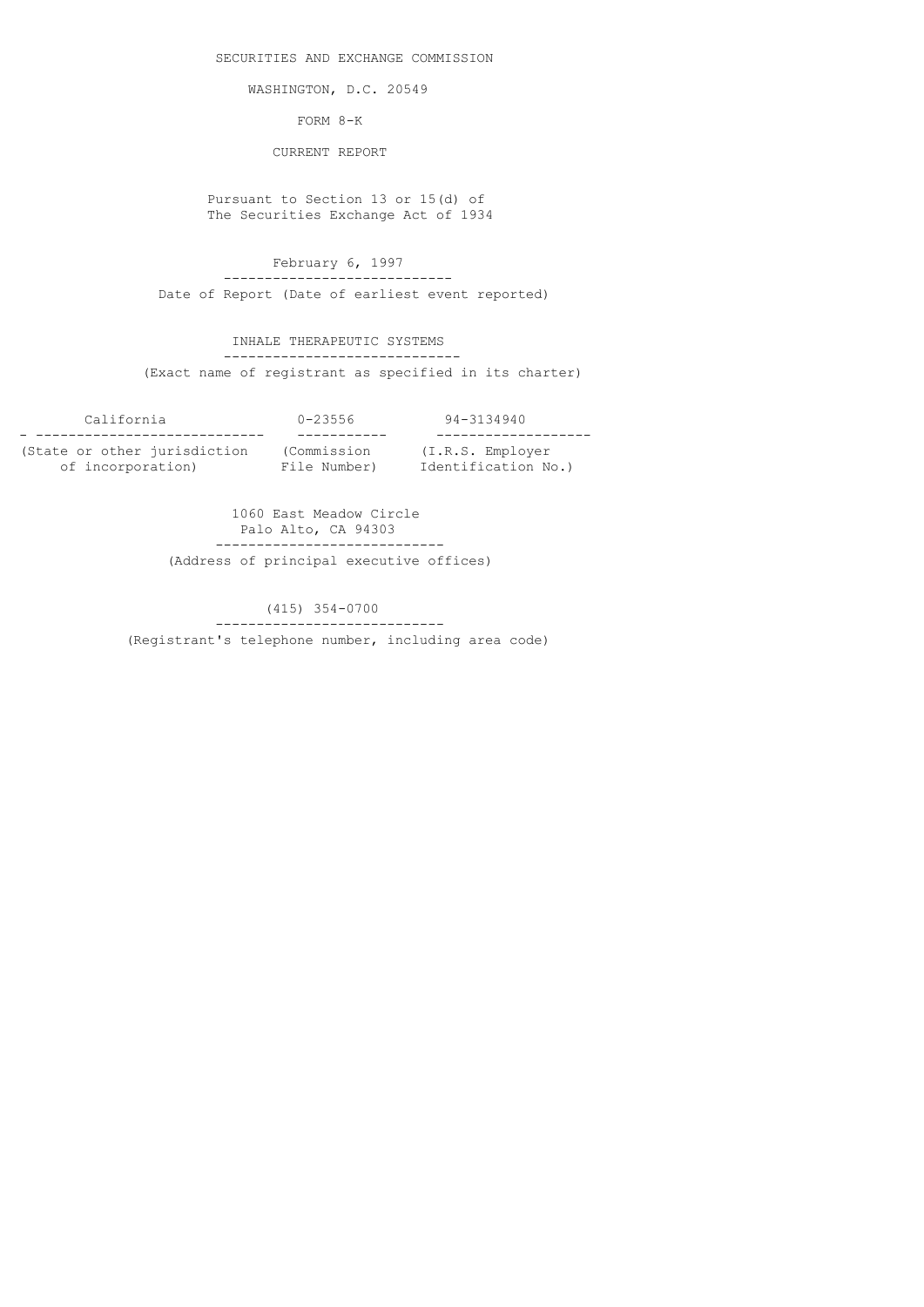## ITEM 5. OTHER EVENTS.

 THE FOLLOWING DISCUSSION CONTAINS FORWARD-LOOKING STATEMENTS THAT INVOLVE RISK AND UNCERTAINTIES. THE COMPANY'S ACTUAL RESULTS COULD DIFFER MATERIALLY FROM THOSE DISCUSSED HERE. FACTORS THAT COULD CAUSE OR CONTRIBUTE TO SUCH DIFFERENCES INCLUDE, BUT ARE NOT LIMITED TO THOSE DISCUSSED UNDER THE HEADING "RISK FACTORS" IN THE COMPANY'S REGISTRATION STATEMENT ON FORM S-3 (NO. 333-20787). READERS ARE CAUTIONED NOT TO PLACE UNDUE RELIANCE ON THESE FORWARD-LOOKING STATEMENTS, WHICH REFLECT MANAGEMENT'S ANALYSIS ONLY AS OF THE DATE HEREOF. THE COMPANY UNDERTAKES NO OBLIGATION TO RELEASE THE RESULTS OF ANY REVISION TO THESE FORWARD-LOOKING STATEMENTS WHICH MAY BE MADE TO REFLECT EVENTS OR CIRCUMSTANCES OCCURRING AFTER THE DATE HEREOF OR TO REFLECT THE OCCURRENCE OF UNANTICIPATED EVENTS.

#### RECENT DEVELOPMENTS

 During the past 12 months, Inhale has entered into strategic relationships with four new collaborative partners, moved the pulmonary insulin product development program into a Phase IIb clinical trial and two additional product development programs into Phase I testing, strengthened its balance sheet by adding \$25 million of equity financing from corporate partners and expanded its technology and manufacturing development activities as well as its management team.

#### COLLABORATIVE PARTNERS

 In March 1996, Inhale and Baxter Healthcare Corporation (a subsidiary of Baxter International) ("Baxter") entered into a broad strategic partnership to use Inhale's dry powder pulmonary delivery system as a technology platform for developing and launching therapeutic products. In April 1996, Baxter made a \$20 million equity investment in Inhale at a 25% market premium based on the average market price prior to the signing of the agreement. Baxter will receive worldwide commercialization rights in exchange for research and development funding and milestone payments for the first four molecules, estimated at up to \$60 million. Baxter also has an option to add molecules to the collaboration that could result in additional funding and milestone payments to Inhale. Inhale will receive royalties and manufacturing revenue on sales of products that are successfully commercialized as a result of this collaboration.

 In July 1996, the Company entered into an agreement with Genzyme Corporation to examine the feasibility of developing dry powder formulations of gene vectors for pulmonary applications.

 In January 1997, Inhale and Centeon (a company of Armour and Behring) entered into a collaboration to develop a pulmonary formulation of alpha-1 proteinase inhibitor to treat patients with alpha-1 antitrypsin deficiency, a genetic disorder which can lead to emphysema. Centeon will receive commercialization rights worldwide with the exception of Japan, and Inhale will receive royalties and manufacturing revenue on product sales, an up-front signing fee and up to an estimated \$15 million in research and development funding and milestone payments. Inhale and Centeon completed preclinical work indicating that Inhale's dry powder formulation of Centeon's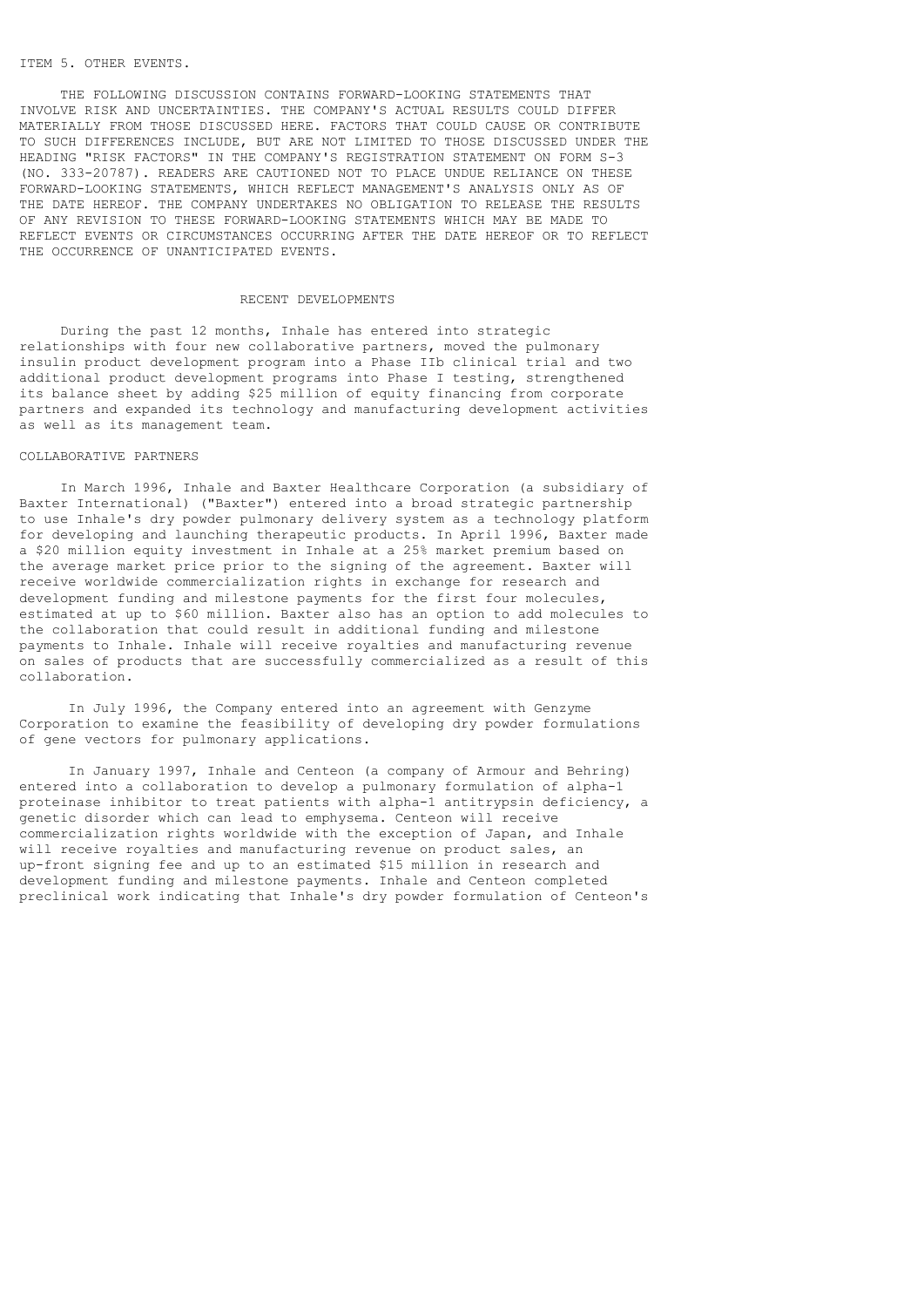alpha-1 proteinase inhibitor has the potential to significantly improve the efficiency of delivery compared to current infusion therapy.

 Also in January 1997, Inhale and Eli Lilly and Company ("Lilly") entered into a development and license agreement to develop a pulmonary delivered product for an osteoporosis drug. Inhale will receive up to an estimated \$20 million in initial fees, research funding and milestone payments. Lilly will receive global commercialization rights for the pulmonary delivery of the products with Inhale receiving royalties and manufacturing revenue on any marketed products. Inhale successfully completed the Phase I clinical trial of this drug conducted with ALZA that indicated that the drug was systematically absorbed when delivered with Inhale's system.

 Each of the foregoing collaborative arrangements are terminable by the partner. Therefore, there can be no assurance that the Company will receive additional payments as described.

### CLINICAL TRIALS

 In March 1996, Pfizer Inc. ("Pfizer") began Phase II clinical trials of pulmonary insulin using Inhale's pulmonary delivery system. Pfizer advanced these trials to the next step in late October 1996 by initiating a multi-site outpatient trial that may include up to 240 patients. At that time, Pfizer made an additional \$5 million equity investment in Inhale at a 25% premium to the market price of Inhale stock at the time. Pfizer had made an initial \$5 million equity investment in February 1995, also at a 25% premium to market price.

 In May 1996, Inhale announced the start of a Phase I clinical trial of an aerosolized form of a drug to treat osteoporosis using Inhale's pulmonary delivery system as part of a collaboration with ALZA. In early January 1997, Inhale announced the completion of that trial.

 In July 1996, Inhale initiated a Phase I clinical trial of an aerosolized form of salmon calcitonin as a potential treatment for osteoporosis, Paget's disease, hypercalcemia, and other bone diseases.

### TECHNOLOGY DEVELOPMENT AND MANUFACTURING SCALE-UP

 Inhale continued to advance the development of its core technologies and manufacturing capabilities in 1996. The Company developed a prototype device suitable for the home clinical trials and also scaled-up its powder processing and automated powder filling systems for production of later stage clinical supplies. In late 1996, the Company entered into a 15-year lease agreement on a third facility. The Company intends to consolidate its operations into this facility over the next eighteen months and intends to use the facility as its early commercial manufacturing site.

#### MANAGEMENT TEAM

 Inhale expanded its management team in 1996. Judi R. Lum joined the Company in the fourth quarter to become Inhale's Chief Financial Officer. Judi most recently served as Vice President of Finance and Administration for an ophthalmic start-up company and previously was Director of Corporate Development for GenPharm International. She also served as Director of Finance for the Industrial Sector of Raychem Corporation, Pilot Operations Manager for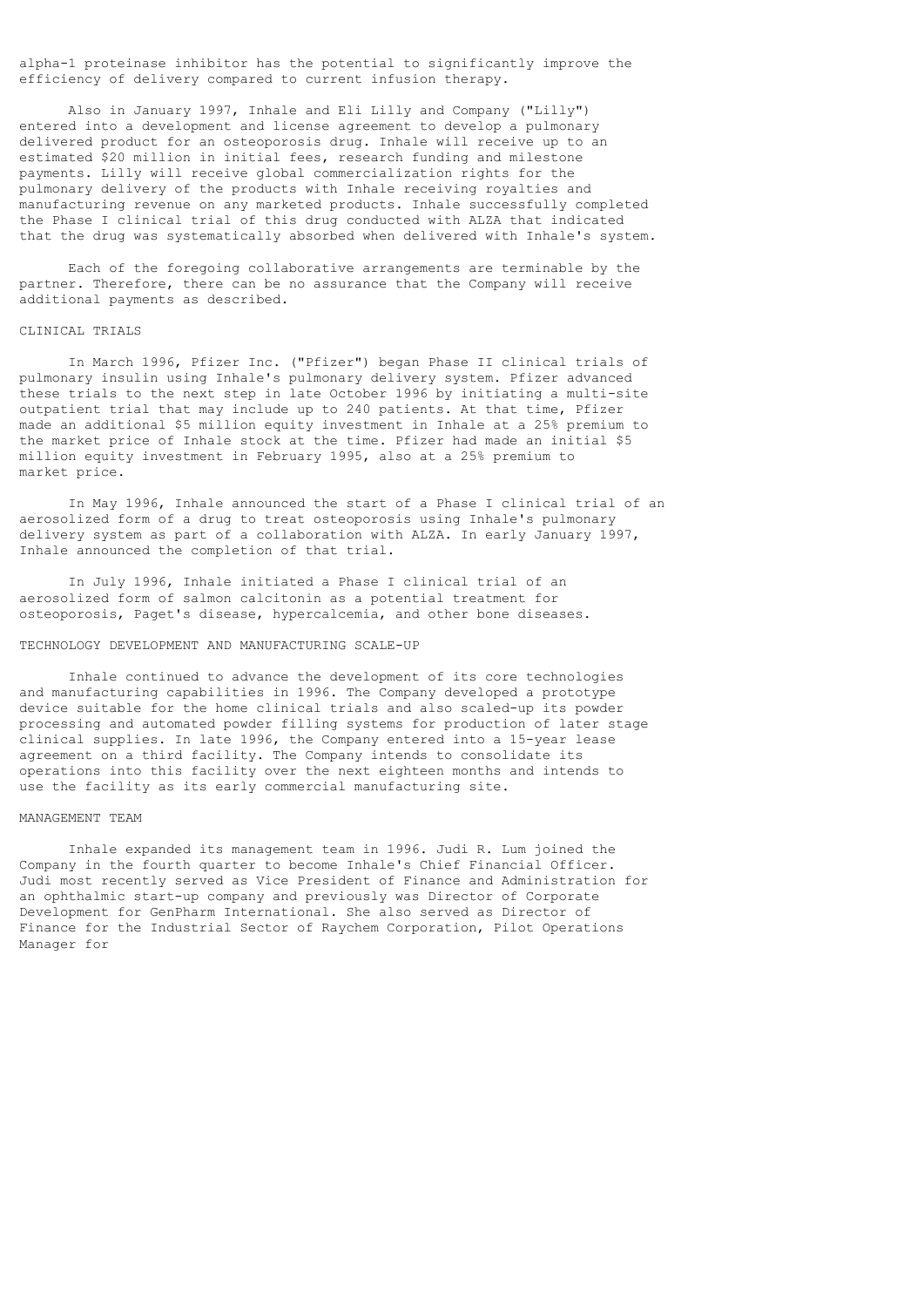Advanced Cardiovascular Systems, and an Assistant Vice President of Crocker National Bank. She received her B.A. and M.B.A. degrees from Stanford University.

 Lynn Van Campen, Ph.D., joined the Company as Vice President, Pharmaceutical Development. She previously was Director of Pharmaceutics for Boehringer Ingelheim Pharmaceuticals, Inc. Christopher L. Searcy, Pharm. D., joined the company as Vice President, New Business Opportunities. Prior to joining Inhale, Dr. Searcy was Vice President of Business Development at GalaGen, Inc., and served as Director, Licensing and Development for Pfizer.

 Promotions and changes of responsibilities in the executive staff during the past year included: Ajit Gill, former CFO, became Executive Vice President of Technical Operations. Mr. Gill, who has a vast amount of experience in building new businesses, will focus on managing Inhale's growth. Stephen L. Hurst, J.D., Vice President of Intellectual Property and Licensing, took on additional responsibility for Business Development following the departure of Jack Anthony. Mr. Michael Glembourtt was recently promoted to Vice President, Project Management. Mr. Glembourtt has held a variety of project management and research positions at Syntex Development Research (now Roche Biosciences), California Biotechnology (now Scios Corporation), Cetus Corporation (now Chiron Corporation), and the Stanford University School of Medicine.